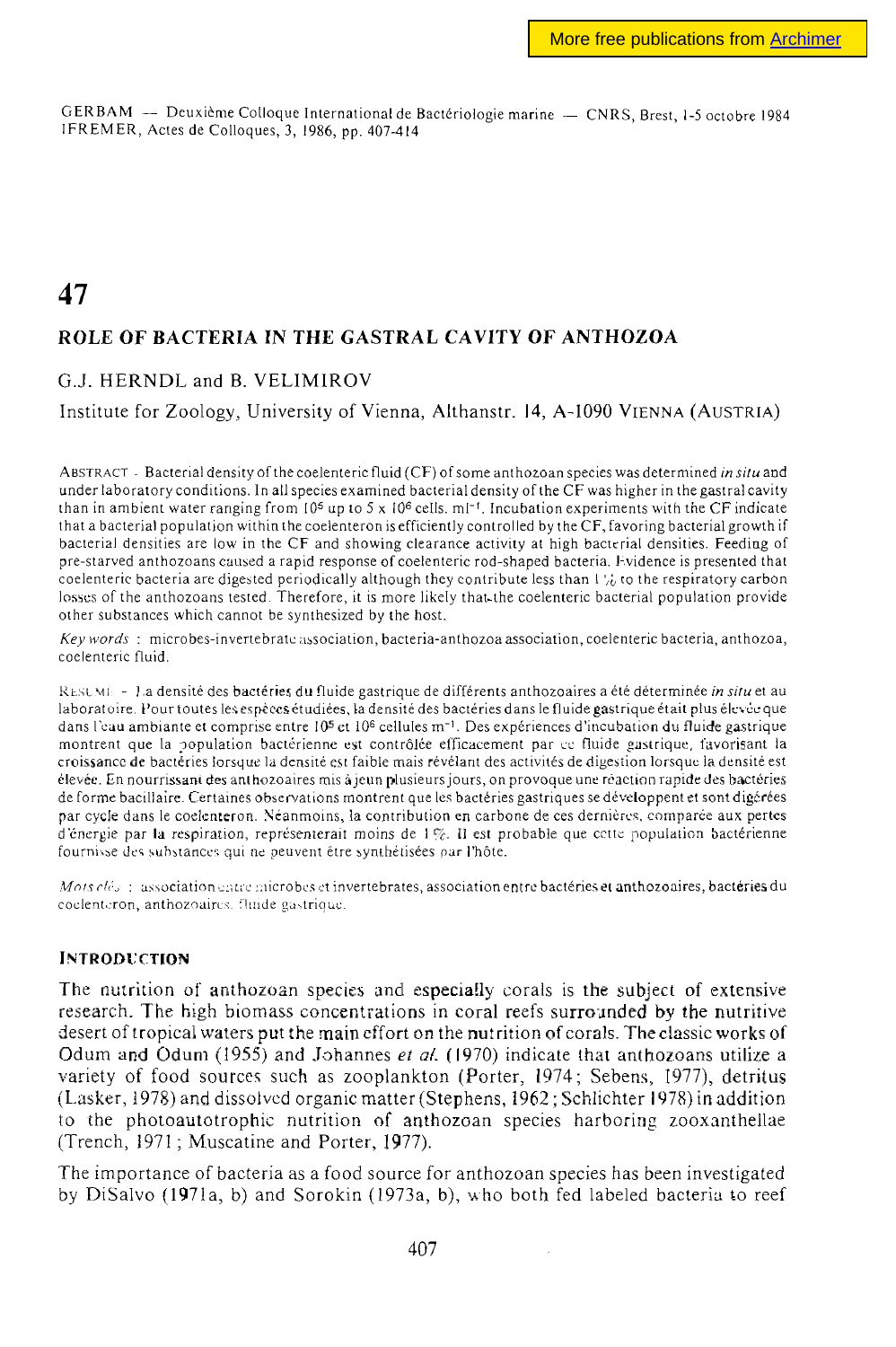corals. Sorokin (1973a) found that corals consume organic phosphorus bound in the cells of planktonic bacteria more actively than inorganic phosphate at the same concentrations. Reimer (1971), investigating the nutritional mode of the zoanthid *Zoanthus sandwichensis,* found a large bacterial population within the coloenteron and discussing the possible sources of nutrients for *Zoanthus* the author speculated that zoanthids may be able to farm a bacterial flora within the coelenteron and perhaps feed on them. Quite recently, first direct evidence has been presented on the existence of a bacteria - anthozoan association in the giant sea anemone *Stoichactisgiganteum* (Herndl *et ai,* 1985). Bacterial density in the coelenteron of 5. *giganteum* was found to be controlled by the coelenteric fluid. Below a distinct value of coelenteric bacterial density, bacteria are farmed ; above this threshold bacteria are digested by the coelenteric fluid.

In this paper, evidence is given that the bacteria - anthozoan association observed in *S. giganteum* is not restricted to this single species but can be detected in other anthozoans as well, in both symbiotic and asymbiotic forms.

# **MATERIAL AND METHODS**

Gut samples of the anthozoan species examined were sucked out of thegastral cavity by means of a syringe following the method described by Porter (1978). Due to the size of S. *giganteum,* **a** PVC-tube with an inner diameter of 1,6 cm was mounted on a syringe with a capacity of 60 cm<sup>3</sup> . Gut samples of 3 to 4 specimens and one sample of ambient water were taken per run.

Gastral samples of *Leptopsammia pruvoti* (Madreporaria) and *Parazoanthus axinellae*  (Zoantharia) were sucked out using a blunted needle (1 mm inner diameter) mounted on a 20 mi-syringe. 10 polyps of *L. pruvoti* and 20 polyps of *P. axinellae* were sucked out per run. For *Ammonia sulcata* (Actiniaria), a blunted needle with a 4 mm inner diameter mounted on a 20ml-syringe was used. Three specimens were sucked out per run. The entire sampling procedure was performed using SCUBA. Sampling intervals varied between 2 to 4 h in *L. pruvoti, P. axinellae* and *A. sulcata,* while *S. giganteum* specimens were sucked out twice a week.

The syringe needle was inserted into the gastrovascular cavity of the polyp through its mouth and the coelenteric fluid (CF), together with solids, slowly extracted until either the column wall and the oral disk collapsed over the skeleton *(L.pruvoti)* or, in the case of other species tested, until the smooth column collapsed. Within 5 min after collecting the CF, the samples were fixed with formalin to a final concentration of 5  $\%$  and kept at 4 °C in darkness until analysis.

Additional laboratory experiments were performed in order to evaluate the role of the CF in controlling bacterial density within the coelenteron on *P. axinellae, A. sulcata, S. giganteum* and *Cladocora cespitosa* (Madreporaria).

For sampling the CF in laboratory experiments, a blunted needle (2 mm inner diameter) mounted on a 10 ml- syringe was used. The sample volume was always 4 ml in *S. giganteum* and *A. sulcata* specimens, while in *P. axinellae* and C. *cespitosa* the sample volume varied between 2-5 ml according to the amount of polyps sampled. Between 6-10 polyps of *C. cespitosa* and *P. axinellae* were sampled per run in 2 to 4 h intervals.

One half on the CF sucked out in this manner was fixed immediately by adding formalin, while the remaining CF was incubated in pre-sterilized scintillation vials for 4 h at ambient water temperature and then fixed as mentioned above. The development of coelenteric bacterial density within the CF could therefore be investigated by comparing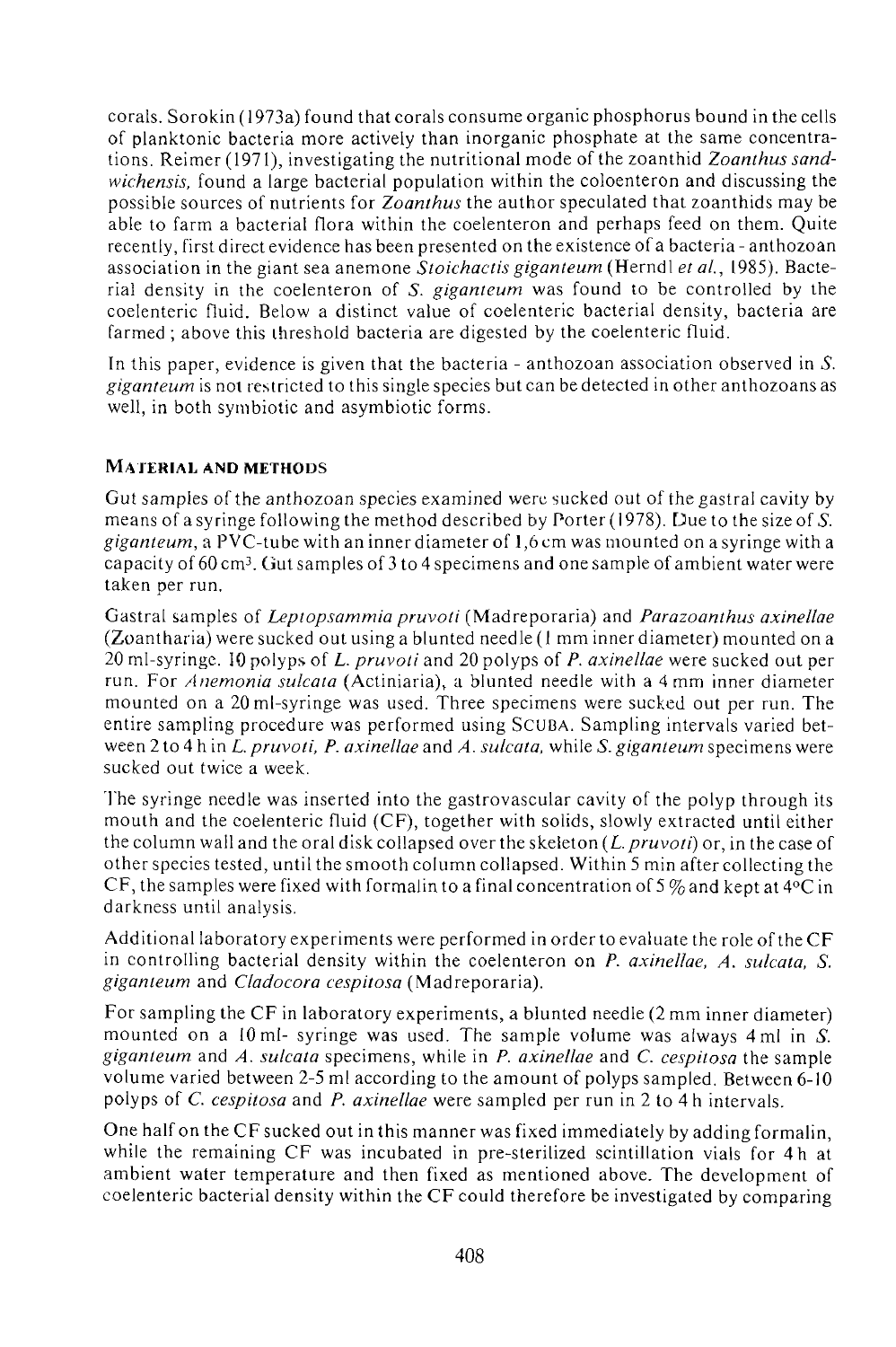the bacterial density of the immediately fixed sample with that of the incubated one.

Bacterial density in the CF was determined using the acridine organe epifluorescence direct counting (AODC) technique (Hobbie *et al.* 1977). The number of bacteria and wet biomass were calculated using the expressions of Linley *et al.* (1981). Conversions to dry biomass and carbon equivalent of the wet biomass were obtained using the coefficients 0.2 (Troitsky and Sorokin, 1967) and 0.1 (Luria, 1960), respectively.

## **RESULTS**

## *Bacterial density of the CF of anthozoans obtained from in situ investigations*

Bacterial densities in the CF of *L. pruvoti* and *P. axinellae* varied considerably during the investigation period. Rod-shaped bacterial density ranges between 0.5 to 7.37  $\times$  10<sup>5</sup> cells ml<sup>-1</sup> CF (x = 3.09  $\times$  10<sup>5</sup>, S.D. = 2.08  $\times$  10<sup>5</sup>, n = 22) in *L. pruvoti*, while coelenteric cocci vary between 2.74 x 10<sup>5</sup> cells m-<sup>1</sup> CF and 40.19  $\times$  10<sup>5</sup> cells ml-<sup>1</sup> ( $\bar{x}$  = 15.35  $\times$  10<sup>5</sup>, S.D. =  $10.\overline{3} \times 10^5$ , n = 22).

In *P. axinellae* values of rods range between less than  $10^3$  and  $6.1 \times 10^5$  cells ml<sup>-1</sup> ( $x = 2.13$ ) x 10<sup>5</sup> cells ml<sup>-1</sup>, S.D. = 1.36 x 10<sup>5</sup>, n= 22) and of cocci from less than 10<sup>3</sup> to 54.94 x 10<sup>6</sup> cells ml<sup>-1</sup> (x = 11.7 x 10<sup>5</sup> cells ml-<sup>1</sup>, S.D. = 15.7 x 10<sup>5</sup>, n= 22). Mean rod-shaped bacterial density in ambient water is 1.41 x 10<sup>5</sup> cells ml-1 (S.D. =  $0.4$  x 10<sup>5</sup>, n= 22) and the mean density of coccoid bacteria is 2.23 x 10<sup>5</sup> cells ml<sup>-1</sup> (S.D. = 0.7 x 10<sup>5</sup>, n = 21). Therefore, total bacterial density is approximately 6 times higher in *L. pruvoti* and 4 times higher in *P. axinellae* than in ambient waters. Although large deviations of bacterial densities occur in *L. pruvoti* and *P. axinellae,* no distinct diurnal cycles could be observed. Within the coelenteron of the symbiotic sea anemone *S. giganteum,* bacterial densities are generally above those of ambient waters. Mean bacterial density of the CF is  $2.49 \times 10^6$  cells ml<sup>-1</sup>  $(S.D. = 1.07 \times 10^6)$ , i.e. 2.6 times higher than in ambient waters (Herndl *et al.*, in press). Rods contribute  $90\%$  to the number of bacteria and  $97\%$  of bacterial biomass. Mean rod-shaped bacterial density is 2.3 x 10<sup>6</sup> cells m<sup>-1</sup> (S.D. = 1.1  $\times$  10<sup>6</sup>) and therefore 14 times higher than the density of rod-shaped bacteria in the adjacent water. The biovolume of coelenteric bacteria did not differ significantly from that of ambient waters. Mean volume obtained for rods is  $0.6\mu$ m<sup>3</sup> (S.D. = 0.14, n = 100) and for cocci 0.13 $\mu$ m<sup>3</sup> (S.D. =  $0.03$ ,  $n = 30$ ).

The mean bacterial density in the coelenteron of the symbiotic sea anemone *A. sulcata* is  $2.33 \times 10^6$  cells ml<sup>-1</sup> (S.D. = 2.2  $\times$  10<sup>6</sup>, n = 7), consisting of up to 90 % of cocci. The volumes of both rod-shaped and coccoid cells of the CF were significantly higher (ANOVA,  $P \le 0.001$ ) than those of ambient waters.

## *Bacterial fluctuations in the CF*

Figure 1 demonstrates that in *P. axinellae* the regulative function of the CF against bacteria depends upon the initial bacterial density in the coelenteron. *C. cespitosa*  demonstrates very low generation times of coelenteric bacteria at low rod-shaped bacterial densities below  $0.1 \times 10^5$  cells ml<sup>-1</sup> CF, but at  $0.2 \times 10^5$  cells ml<sup>-1</sup> clearance activity of the CF already begins (Fig. 2). Coelenteric coccoid bacterial density shows no such marked fluctuations in turnover rates as do rod-shaped bacteria. During the clearance phase, however, rods and cocci show quite similar slopes, although clearance of rods starts at lower bacterial densities than cocci clearance.

In *A. sulcata,* cocci dominate the bacterial population in the coelenteron during the course of incubation experiments ; this corresponds with the values of the *in situ* investi-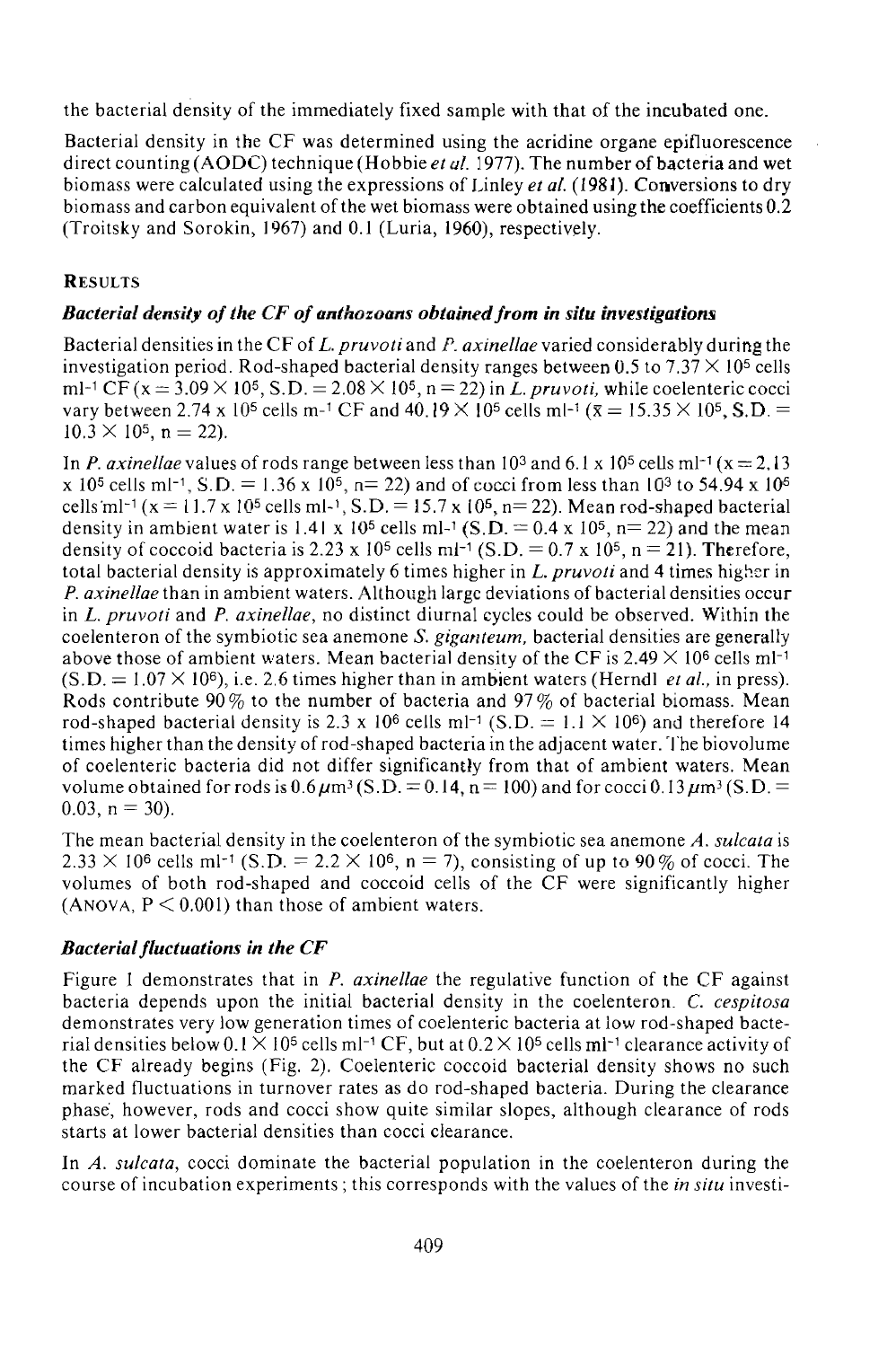

Figure 1: P. axinellae: Dependence between coelenteric bacterial density and the activity of the CF; triangles - rods; circles - cocci; full symbols - values obtained for generation time; open symbols - values obtained for clearance activity; full line - regression line of rods; dotted line - regression line of cocci.



Figure 2: C. cespitosa: Dependence between coelenteric bacterial density and the activity of the CF; for symbols see Figure 1.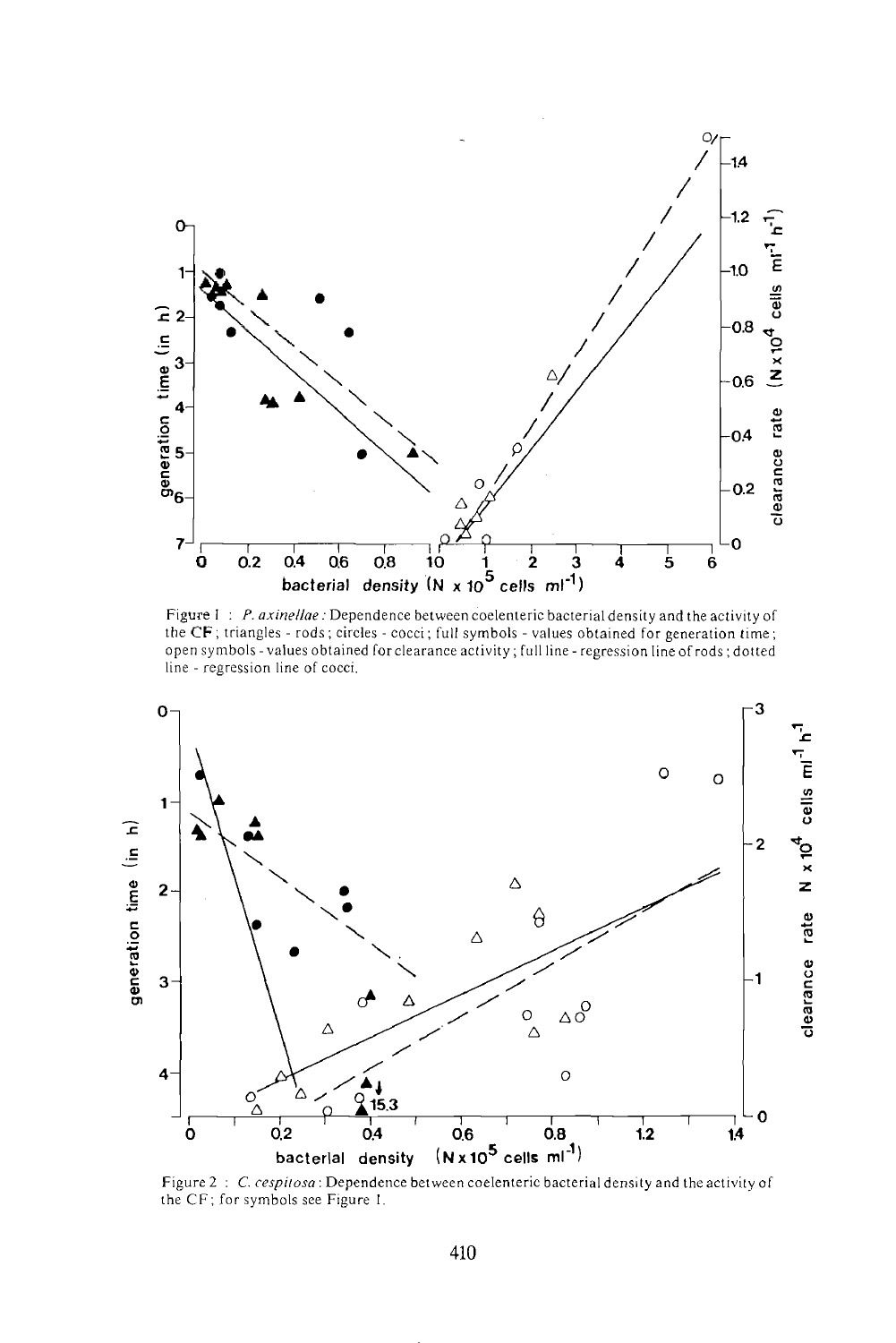gations. Highest clearance rates of up to  $1.6 \times 10^6$  cells m $-1$  h $-1$  were obtained at an initial coccoid bacterial density in the coelenteron of  $6.5 \times 10^6$  cells ml<sup>-1</sup>. While for coccoid bacteria a relation exists between initial bacterial density in the coelenteron vs. both generation time and clearance rate (Fig. 3 a, b), in rod-shaped bacteria a distinct relation is detectable only between density and clearance rate. The build up of rods shows an irregular pattern. S. giganteum shows a similar irregularity in the build up of cocci, while decreasing rod-shaped bacterial densities cause higher turnover rates (Fig. 4).



Figure 3 (a et b) : A. sulcata: Dependence between coelenteric bacterial density and the activity of the CF; for symbols see Figure 1.



Figure 4: S. giganteum; Dependence between coelenteric bacterial density and the activity of the CF; for symbols see Figure 1; (partly derived from Herndl et al., 1985).

The importance of heterotrophic nutrition on the coelenteric bacterial population examined on S. giganteum.

In an attempt to assess the role of heterotrophic nutrition on bacterial density, two  $S$ . giganteum specimens were pre-starved for 4 days and then fed with 10 g Mytilus-meat. An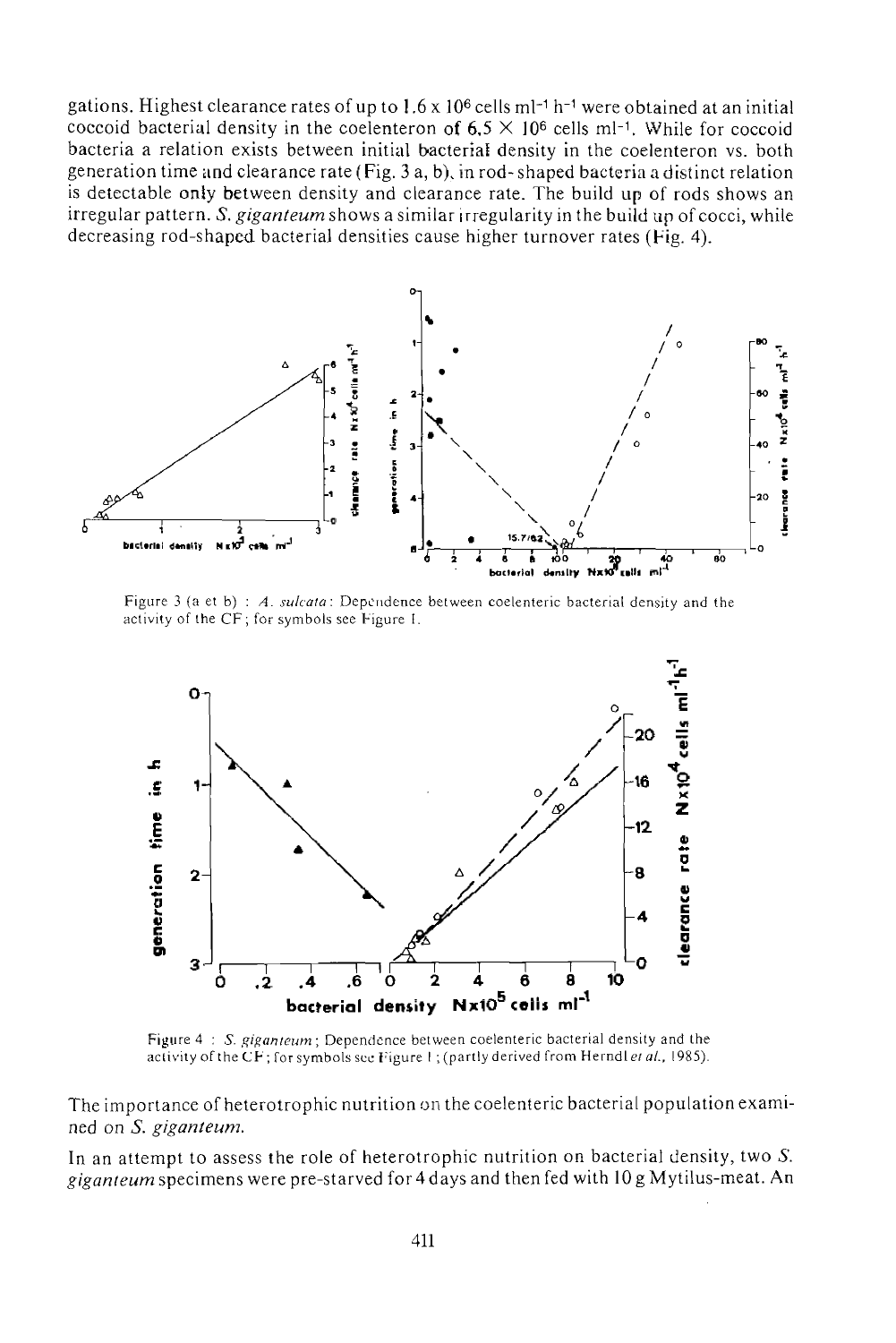increase in bacterial density from  $0.77 \times 10^5$  cells ml<sup>-1</sup> to a maximum density of 6.78 x 10<sup>5</sup> cells ml-1 2 h after feeding was observed ; the contribution of rods to the total bacterial density was 78% (Fig. 5). After this increase, rod-shaped bacteria dropped off continuously during the following hours. 4 h after feeding, rods contribute only 33.7  $\%$  and 6 h after feeding they decreased to 29% of the total bacterial density. While rods respond quickly to changed conditions in the coelenteron, coccoid bacterial density increases more slowly but reaches higher densities than rods after 4h.



Figure 5 : Development of coenlenteric bacterial density after feeding in S. giganteum; arrow indicate feeding; triangles indicate rods ; circles - cocci ; mean and S.D. of 3 experiments.

#### **DISCUSSION**

The results indicate that a bacterial population within the gastral cavity is efficiently controlled by the CF in all species examined. The rapid increase of rod-shaped bacteria after feeding in *S. giganteum* (Fig. 5) arid the predominance of rods in *S. giganteum*  specimens *in situ* reveals the high nutrient availability in the coelenteron, because rods are generally characteristic of waters with a high nutrient amount (Ferguson and Rublee, 1976; Fuhrman and Azam, 1982). On the other hand, cocci dominated the bacterial population in starved *S. giganteum* specimens. One can assume that the coccoid forms represent metabolically inactive (dormant) or starved forms (Stevenson, 1978) during periods of low nutrient availability in the coelenteron, while rod-shaped bacteria are the exploitative cells, capable of taking up high nutrient amounts in short periods of time due to their higher surface to volume ratio (Fuhrman *et al,* 1980).

Although nutrient availability influences coelenteric bacterial density considerably, the CF is the most important factor in controlling coelenteric bacterial densities - favoring bacterial growth if bacterial densities are low and showing clearance activity at high bacterial densities.

If coelenteric bacteria are digested as soon as they reach a threshold density, anthozoans may derive part of their energy requirements from incorporating bacterial carbon into host tissue. This assumption was tested and it has been found that bacteria contribute less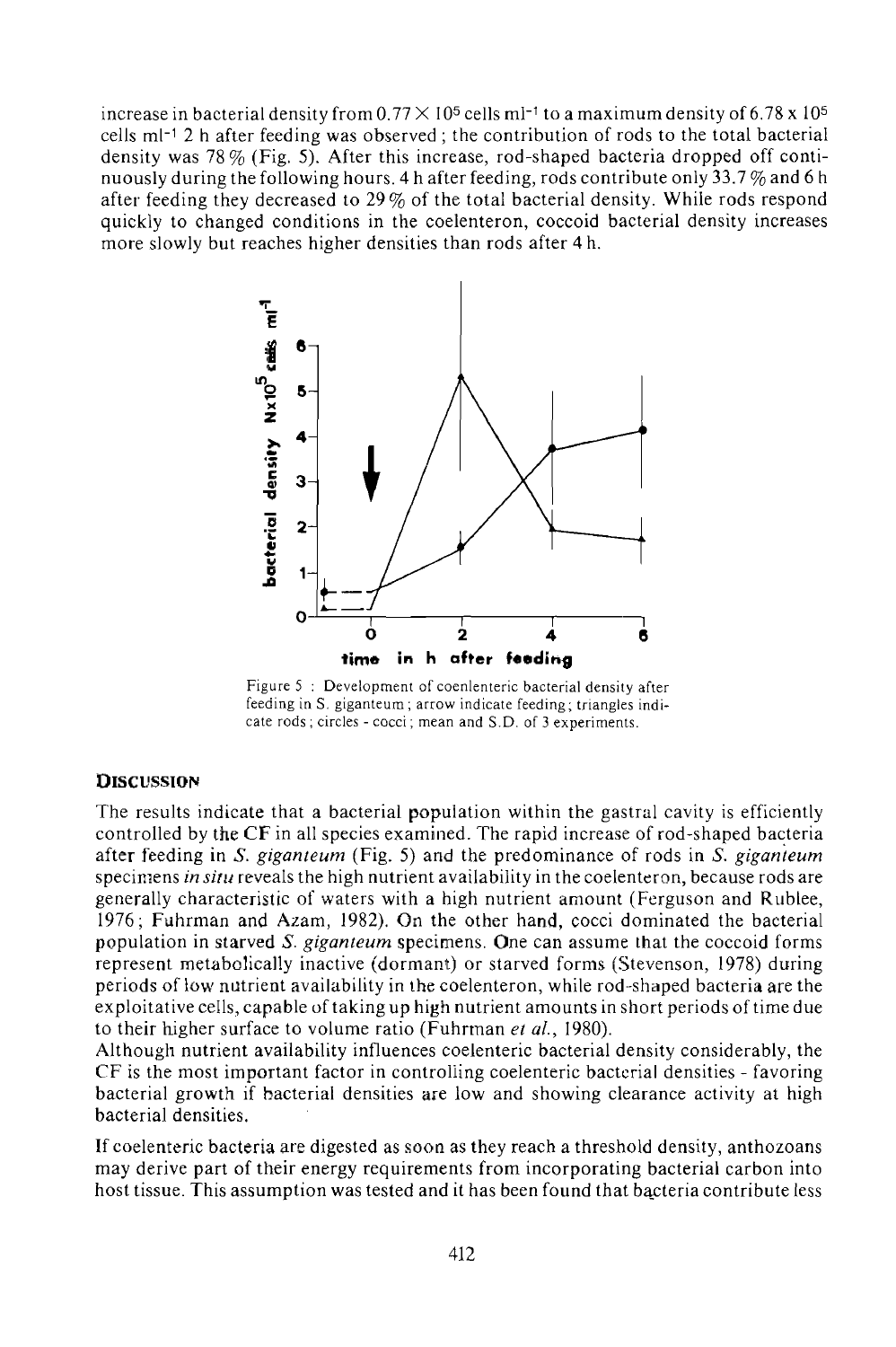than 1 % to the carbon losses of the anthozoans tested (Herndl and Velimirov, in prep.). Therefore, it is more likely that the coelenteric bacterial population provides trace elements, vitamins (Sorokin, 1973 a) or antibiotic substances (Burkholder, 1973) which cannot be synthesized by the host rather than providing carbon and nitrogen for metabolic activities. A similar phenomenon was described by Wilkinson (1978 a, b, c) between sponges and associated bacteria. He concludes that the digestion of microbial symbionts does not yield a significant amount of energy to the host sponge.

The rapid response of coelenteric bacteria to particle feeding in *S. giganteum* provides evidence that the digestive activity of the CF on bacteria during phago- and pinocytosis of food items might well be an effective defense mechanism against microbial, invasion (Disalvo, 1971 a) and a strategy reducing energy losses by exploiting the bacterial biomass itself.

On the other hand, the support of bacterial growth —even during starvation periods— by the CF when the bacterial density is low indicates that these bacteria are either essential for anthozoans or that it is energetically meaningless to clear the CF of bacteria at low bacterial concentrations.

For bacteria the coelenteron of anthozoa is an endobiotic habitat (Sieburth, 1979) and of high nutritive value since the CF is the major pathway of heterotrophic nutrition and excretion of waste products in anthozoans. This specific situation of a protected microhabitat and the high nutritive value of the CF may also account for the low generation times of bacteria at low bacterial densities.

Further investigations, however, are required to understand the role of bacteria in the CF of anthozoa. The use of culture techniques for bacteria will give new insights into the bacteria -anthozoan association.

#### **ACKNOWLEDGEMENTS**

This study was supported by the Hochschuljubilaumsstiftung and the Auslandsstudentendienst of the Republic of Austria. We are grateful to Prof. Abel and Doz. Ott for providing working facilities at the University of Vienna.

DISALVO L.H., 1971b. Regenerative functions and microbial ecology of coral reefs : labelled bacteria in a coral reef microcosm. *J. Exp. Mar. Biol. Ecol., 1* : 123-136.

FERGUSSON R.L., P. RUBLEE, 1976. Contribution of bacteria to standing crop of coastal plankton. *Limnol Oceanogr.* 21 : 141-145.

FUHRMAN J.A., F. AZAM, 1982. Thymidine incorporation as a measure of heterotrophic bacterioplankton production in marine surface waters : evaluation and field results. *Mar. Biol. 66* : 109-120.

FUHRMAN J. A., J. W. AMMERMAN, F. AZAM, 1980. Bacterioplankton in the coastal euphotic zone: distribution, activity and possible relationship with phytoplankton. *Mar. Biol 60* : 201-207.

HERNDL G.J., B. VELIMIROV, R.E. KRAUSS, 1985. Heterotrophic nutrition and control of bacterial density in the coelenteron of the giant sea anemone *Stoichaclis giganteum* Forskal. *Mar. Ecol. Prog. Ser., 22* : 101-105.

BURKHOLDER P.R., 1973. The ecology of marine antibiotics and coral reefs. In : O.A. Jones et R. Endean (eds), *Biology and geology of coral reefs. 2 Biology. Vol. 1.* Academic Press, New York : 117-182.

DISALVO L.H., 1971a. Ingestion and assimilation of bacteria by two skleractinian coral species. In: H.M. Lenhoff, L. Muscatine, L.V. Davis (eds), *Experimental coelenterate biology.* University of Hawa'i Press, Honolulu: 129-136.